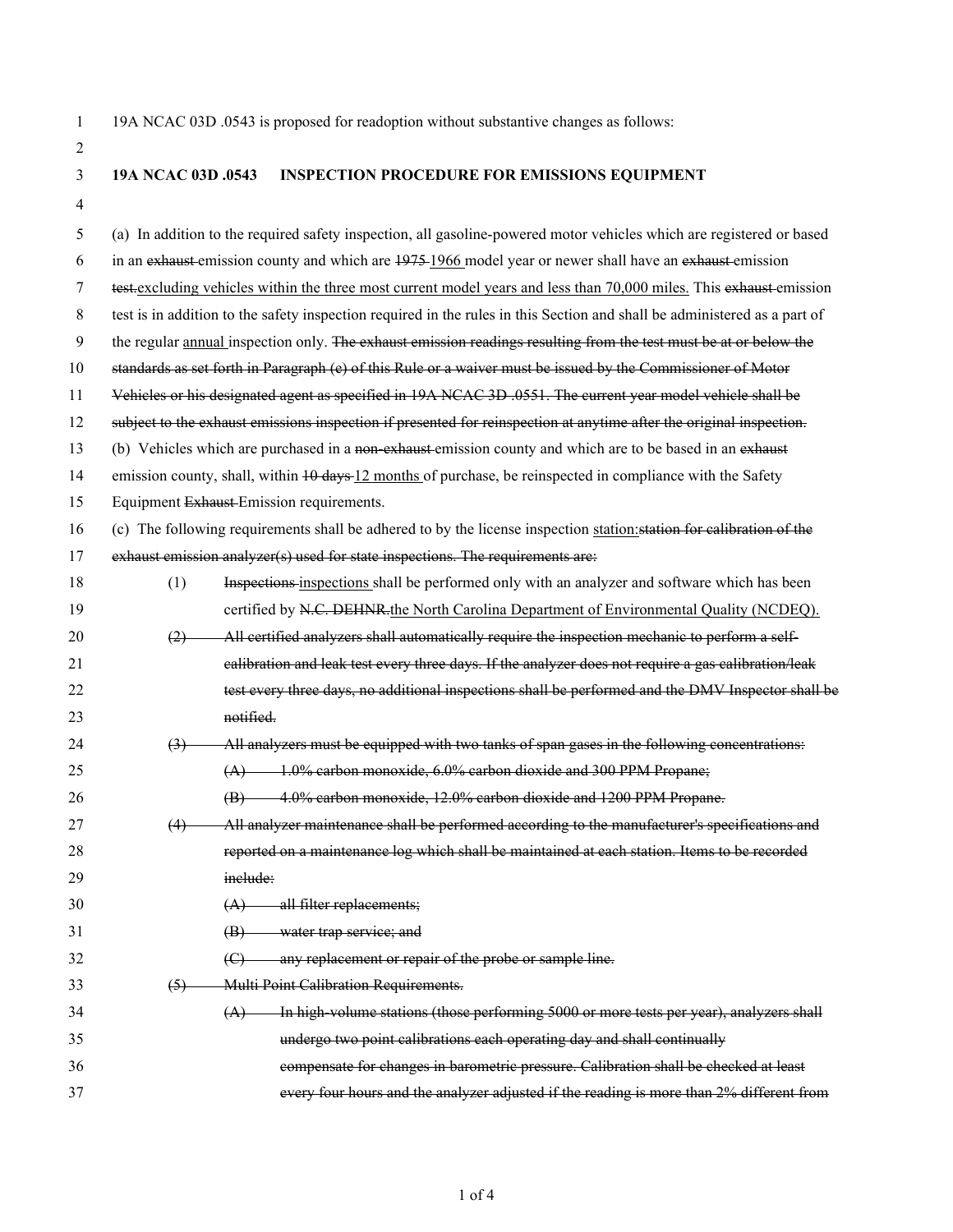| 1  |        |                                                                 | the span gas value.                                                                                    |  |
|----|--------|-----------------------------------------------------------------|--------------------------------------------------------------------------------------------------------|--|
| 2  |        |                                                                 | Each time the analyzer electronic or optical systems are repaired or replaced, a gas                   |  |
| 3  |        |                                                                 | calibration shall be performed prior to returning the unit to service.                                 |  |
| 4  |        | (B)                                                             | In high volume stations, monthly multi-point calibrations shall be performed. Low-                     |  |
| 5  |        |                                                                 | volume stations shall perform multi-point calibrations every six months. The calibration               |  |
| 6  |        |                                                                 | eurve shall be checked at 20%, 40%, 60%, and 80% of full scale and adjusted or repaired                |  |
| 7  |        |                                                                 | to meet specifications listed in 40 CFR Part 51, Appendix D(I)(b)(1) which is hereby                   |  |
| 8  |        |                                                                 | incorporated by reference, including all subsequent editions. This publication is available            |  |
| 9  |        |                                                                 | upon request at no cost from DMV Enforcement, 1100 New Bern Avenue, Raleigh, NC                        |  |
| 10 |        |                                                                 | 27697, telephone (919) 733-7872. The necessary additional calibration gas bottles                      |  |
| 11 |        |                                                                 | need not be a permanent part of the analyzer, but the analyzer software must require the               |  |
| 12 |        |                                                                 | periodic multi-point calibration and the analyzer hardware must accept the calibration gas             |  |
| 13 |        |                                                                 | from an external source.                                                                               |  |
| 14 |        | $\left(\bigoplus\right)$                                        | Gas calibration shall be accomplished by introducing National Bureau of Standards                      |  |
| 15 |        |                                                                 | traceable gases into the analyzer either through the calibration port or through the probe.            |  |
| 16 |        |                                                                 | Span gases utilized for calibration shall be within two percent of the required span points.           |  |
| 17 | (6)(2) | Requirements for keeping and submitting records are as follows: |                                                                                                        |  |
| 18 |        | (A)                                                             | Copies of the "Receipt and Statement" Vehicle Inspection Receipt/Statement shall be                    |  |
| 19 |        |                                                                 | removed from the analyzer at the time of download and filed with other business records                |  |
| 20 |        |                                                                 | and kept in sequence for review by the DMV Inspector during his or her audit. These                    |  |
| 21 |        |                                                                 | copies of the "Receipt and Statement" Vehicle Inspection Receipt/Statement must be                     |  |
| 22 |        |                                                                 | retained for 18 months.months; and                                                                     |  |
| 23 |        | $\left(\mathbf{B}\right)$                                       | A monthly report shall be submitted electronically by the analyzer on the date and time                |  |
| 24 |        |                                                                 | specified by the Division. It is the station's responsibility to connect the analyzer to the           |  |
| 25 |        |                                                                 | proper telephone line and leave the machine properly powered for the telephone                         |  |
| 26 |        |                                                                 | transmittal of records on the specified date and time each and every month. Failure to                 |  |
| 27 |        |                                                                 | comply with this requirement may result in the suspension of the station license.                      |  |
| 28 |        | $\left(\frac{C}{B}\right)$                                      | Station owners owner(s) shall maintain the printer in a condition so that all copies of the            |  |
| 29 |        |                                                                 | Vehicle Inspection Receipt/Statement are clear and legible. Failure to comply with this                |  |
| 30 |        |                                                                 | subsection shall result in an immediate suspension until corrected.                                    |  |
| 31 |        |                                                                 | (d) The procedures for inspection shall be as follows:                                                 |  |
| 32 |        |                                                                 | (1) The vehicle's engine must be at normal operating temperature, and all accessories must be off.     |  |
| 33 |        |                                                                 | $(2)(1)$ The exhaust system from the engine manifold to the rear most portion of the tailpipe shall be |  |
| 34 |        |                                                                 | examined to determine that the exhaust system is free from cracks, holes or dents which would          |  |
| 35 |        |                                                                 | restrict, reduce, allow leakage or any way prohibit the free flow of exhaust from the engine to the    |  |
| 36 |        |                                                                 | rear most portion of the tailpipe. The Exhaust Emissions Test requires one analyzer probe to be        |  |
| 37 |        |                                                                 | inserted 10" to 16" in the end of tailpipe. If the exhaust system is defective (leaking joints, holes, |  |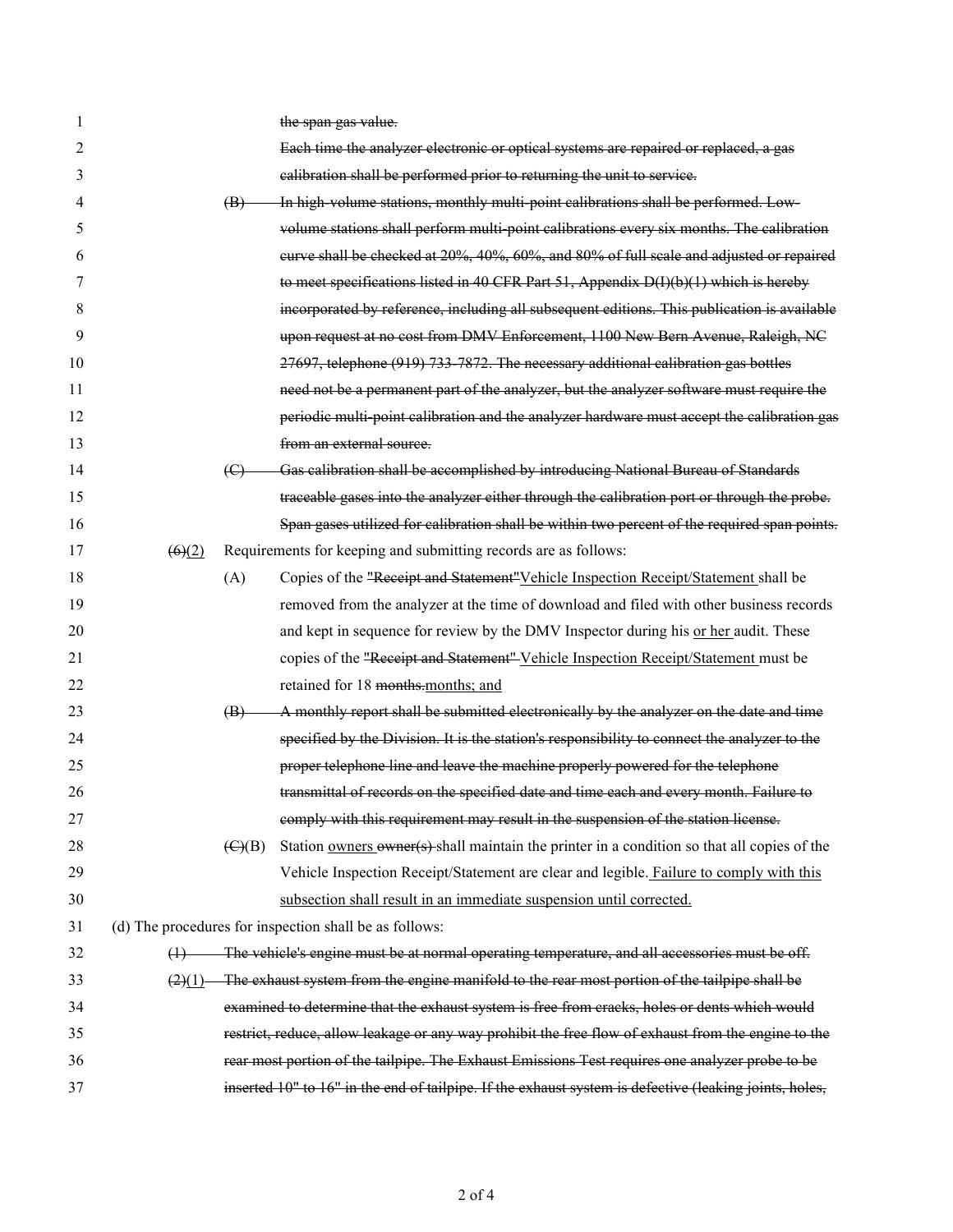| 1  |                                | leaking seams, or leaking patches) this could interfere with an accurate exhaust emissions reading. |  |  |  |  |
|----|--------------------------------|-----------------------------------------------------------------------------------------------------|--|--|--|--|
| 2  |                                | A defective exhaust system is a failure item under the safety inspection requirements.              |  |  |  |  |
| 3  | $\left(3\right)\left(2\right)$ | The inspection mechanic shall conduct the emission test with the use of an exhaust-emission         |  |  |  |  |
| 4  |                                | analyzer which has met N.C. DEHNR NCDEQ certification and has been approved by the North            |  |  |  |  |
| 5  |                                | Carolina Commissioner of Motor Vehicles or his designated agent. Office. Standards for              |  |  |  |  |
| 6  |                                | inspection are found in the publication, "Specification for the North Carolina Analyzer System"     |  |  |  |  |
| 7  |                                | which is hereby incorporated by reference, including all subsequent amendments and editions.        |  |  |  |  |
| 8  |                                | This publication is available at no cost from the North Carolina Department of Environment,         |  |  |  |  |
| 9  |                                | Health, and Natural Resources, Division of Environmental Management Air Quality Section,            |  |  |  |  |
| 10 |                                | Mobile Sources, 15 North West Street, Raleigh, NC 27626, telephone 919 733 1481.                    |  |  |  |  |
| 11 | (4)(3)                         | The emission's test shall be conducted using the following prompts displayed on the emissions       |  |  |  |  |
| 12 |                                | analyzer. Allprocedures: (All-instructions provided by the analyzer must be followed.followed):     |  |  |  |  |
| 13 |                                | <b>Helle Mode Emission Test:</b><br>(A)                                                             |  |  |  |  |
| 14 |                                | $(i)$ Analyzer must be warmed up.                                                                   |  |  |  |  |
| 15 |                                | (ii) The analyzer shall prompt the inspector to test the vehicle in as received                     |  |  |  |  |
| 16 |                                | condition with the transmission in neutral or park. All accessories shall be                        |  |  |  |  |
| 17 |                                | turned off and the engine running at normal operating temperature.                                  |  |  |  |  |
| 18 |                                | The inspector shall deploy a tachometer, insert the sample probe into the<br>(iii)                  |  |  |  |  |
| 19 |                                | tailpipe, then the test sequence shall begin.                                                       |  |  |  |  |
| 20 |                                | Pre condition mode shall initiate when engine speed is between<br>(iv)                              |  |  |  |  |
| 21 |                                | 2200 and 2800 RPM and continue for 30 seconds.                                                      |  |  |  |  |
| 22 |                                | Idle mode test shall start when the vehicle engine speed is between 350 and<br>(v)                  |  |  |  |  |
| 23 |                                | 1100 RPM. The mode shall last a minimum of 30 seconds and a maximum of 90                           |  |  |  |  |
| 24 |                                | seconds.                                                                                            |  |  |  |  |
| 25 |                                | If the vehicle passes, the reported scores shall be the passing readings. If the<br>$(v_1)$         |  |  |  |  |
| 26 |                                | vehicle fails, the inspector shall proceed to the second chance test.                               |  |  |  |  |
| 27 |                                | Second chance pre condition mode shall initiate when engine speed is<br>(w <sub>H</sub> )           |  |  |  |  |
| 28 |                                | between 2200 and 2800 RPM and continue for 180 seconds.                                             |  |  |  |  |
| 29 |                                | Second chance idle test shall start when the vehicle engine speed is<br>(viii)                      |  |  |  |  |
| 30 |                                | between 350 and 1100 RPM. The mode shall last for a maximum of 90 seconds.                          |  |  |  |  |
| 31 |                                | NOTE: The engine shall be shut off and restarted for 1981 1986 Ford Motor                           |  |  |  |  |
| 32 |                                | Company products and 1984 1985 Honda Preludes, as instructed by the                                 |  |  |  |  |
| 33 |                                | analyzer.                                                                                           |  |  |  |  |
| 34 |                                | The pass/fail analysis shall begin after an initial time delay of 10<br>$\overline{(ix)}$           |  |  |  |  |
| 35 |                                | seconds.                                                                                            |  |  |  |  |
| 36 |                                | The pass/fail determination is made based on a comparison of the HC and<br>(x)                      |  |  |  |  |
| 37 |                                | CO readings against the idle emission standards for that particular vehicle.                        |  |  |  |  |